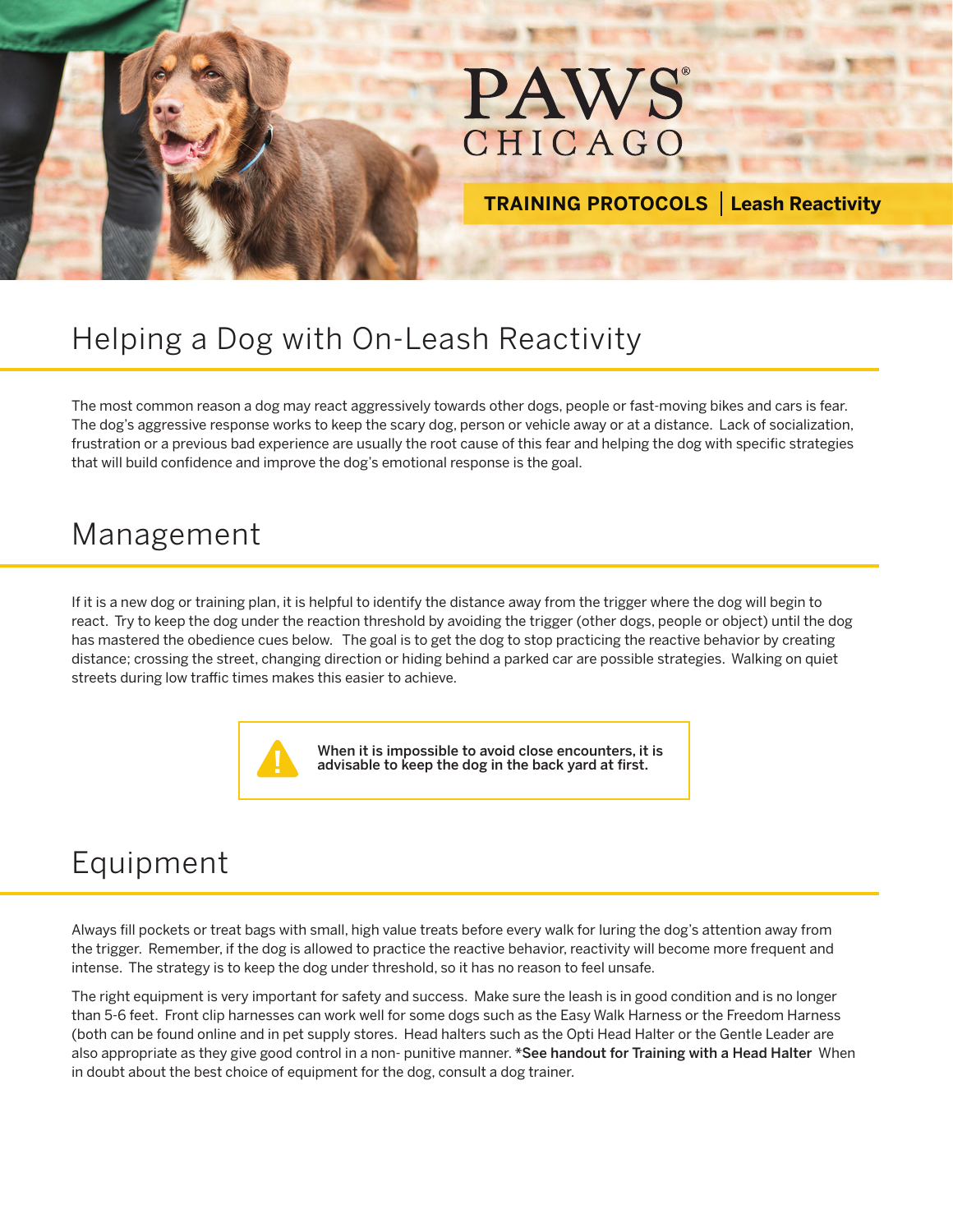# **Obedience**

Start by teaching the dog some basic obedience cues that will be the foundation tools providing the dog with clear directions. If a private trainer is necessary to assist with the training, consult one who uses positive reinforcement and avoids the use of punishment. The following protocols are also recommended: Clicker Training, Relaxation Protocol, Managing your Dog's Behavior, Dog Walking 101, Leave it and Drop it. Important skills the dog need to master before starting out are: Sit, Watch, Let's go, and Leave it.

# Counter Conditioning and Desensitization

If we remember that the dog's reactivity is rooted in fear, we can work to change the dog's emotional response to the scary dog, person, or thing. One way to do this is to condition the dog that good things happen in the presence of what the dog considers to be scary.

#### Step 1

Determine what treats the dog really likes and keep them in a bait bag or pocket for easy access. Don't hold back; these treats should be something it gets in no other circumstance. You can even use people food like roast chicken, steak or cheese. Whatever sends the dog over the moon!

#### Step 2

Stand at a distance where the dog can see the trigger without reacting. Remember the goal of keeping the dog under threshold.

#### Step 3

When the trigger appears, wait a split second for the dog to see it and then start to give the dog the treats and continue to deliver the treats until the trigger is out of sight. Our goal is to change the dog's association with the scary thing from "stay away" to "that scary thing makes good things happen."

#### Step 4

Once the dog is having success from this distance, you can start to move a little closer. This could mean only 3-5 feet closer. Go slow; be patient. Remember when you allow the dog to go over threshold, thinking stops and the dog starts rehearsing the unwanted behavior.

# Response Substitution

Another method of training that can help a reactive dog is the use of response substitution. This method works by replacing the unwanted behavior with an alternate, more appropriate one. For example, a dog cannot lunge aggressively at the end of a leash if it is focusing on the handler or responding to obedience cues. Once the dog can respond reliably to the cues suggested above without distraction, begin to use response substitution on walks. The goal is to keep the dog's attention by giving cues that are generously rewarded rather than giving the dog the opportunity to react to the trigger. rehearsing the unwanted behavior.